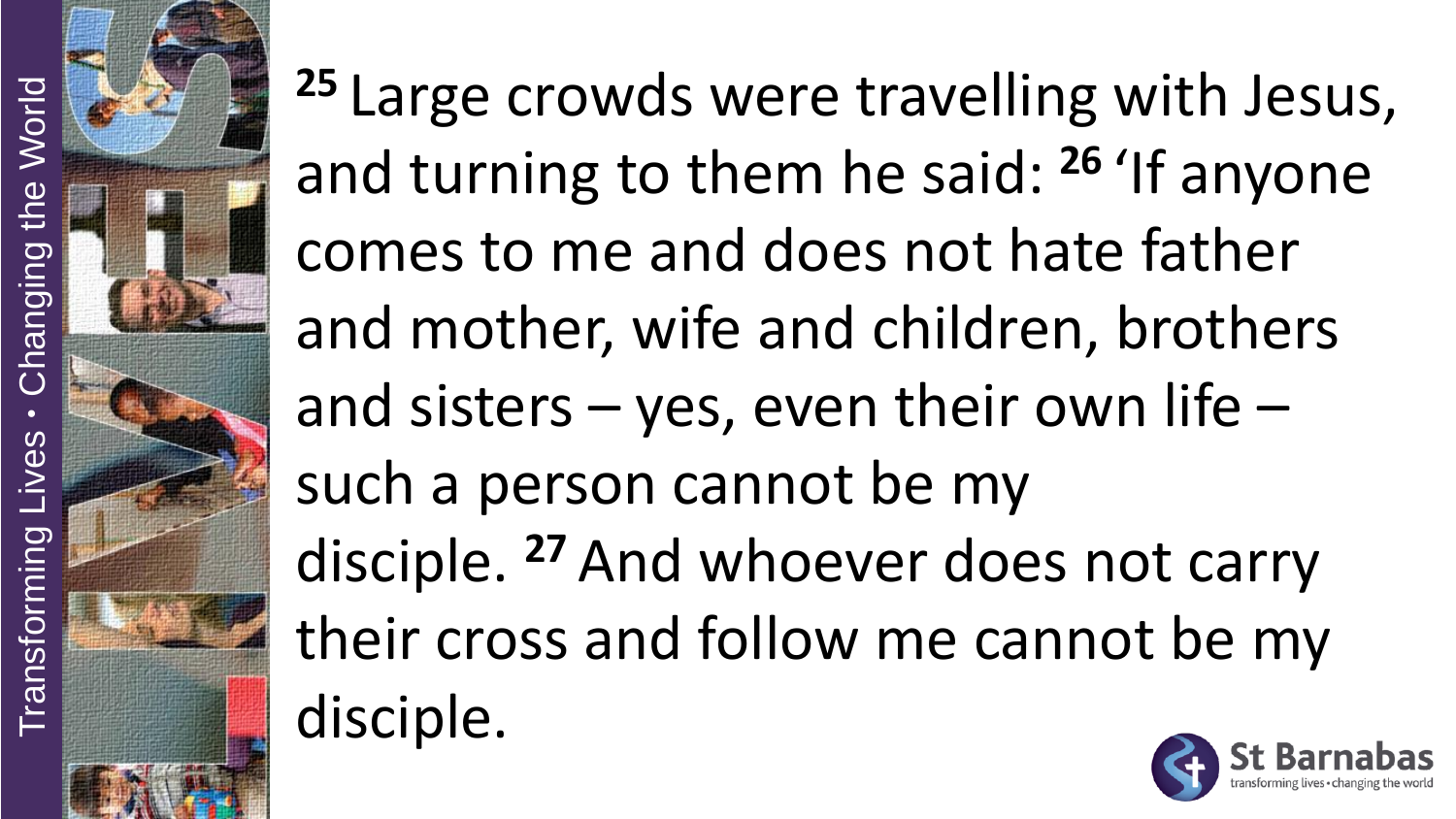

**<sup>28</sup>** 'Suppose one of you wants to build a tower. Won't you first sit down and estimate the cost to see if you have enough money to complete it? **<sup>29</sup>** For if you lay the foundation and are not able to finish it, everyone who sees it will ridicule you, **<sup>30</sup>** saying, "This person began to build and wasn't able to finish."

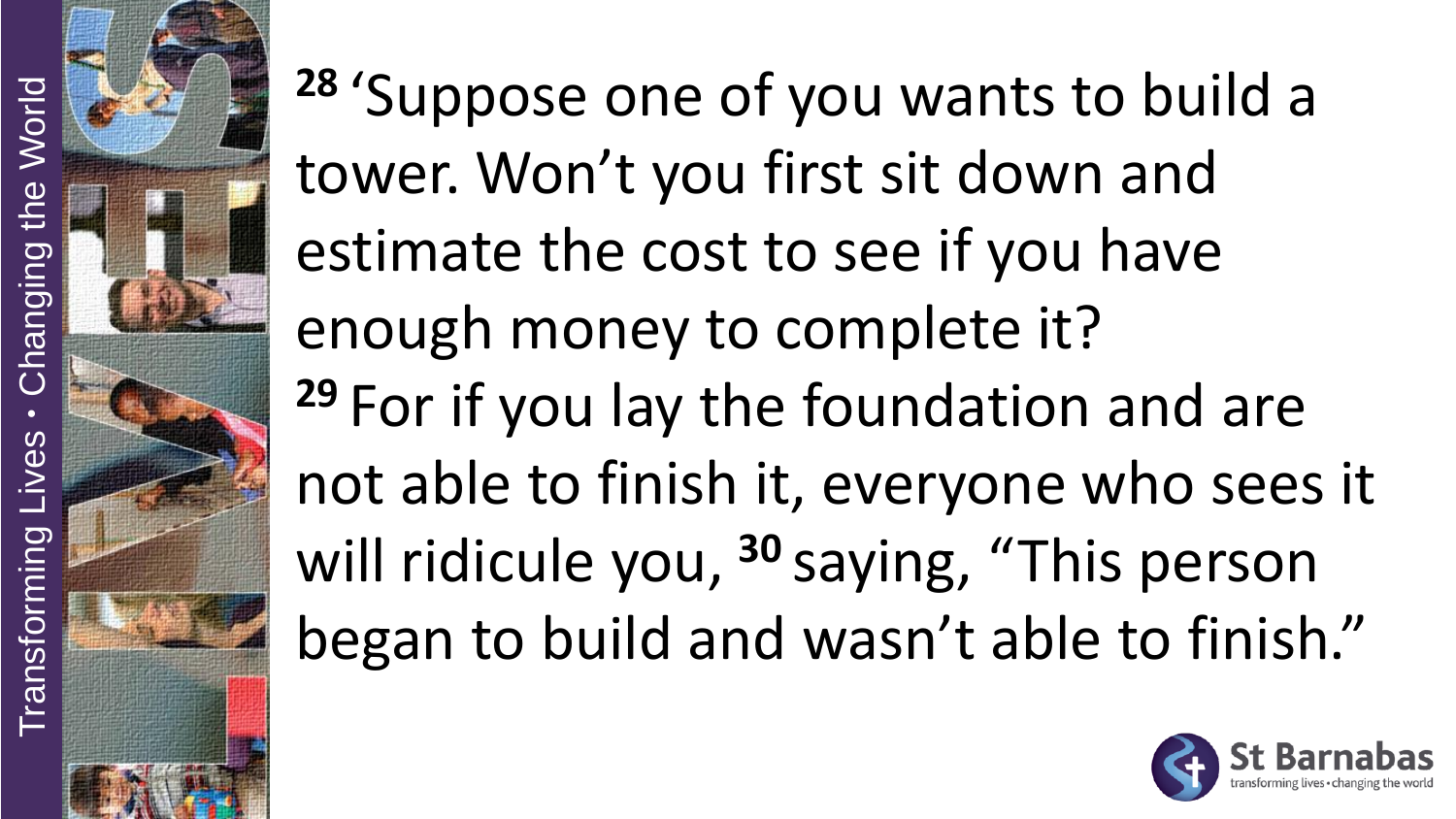

**<sup>31</sup>** 'Or suppose a king is about to go to war against another king. Won't he first sit down and consider whether he is able with ten thousand men to oppose the one coming against him with twenty thousand? **<sup>32</sup>** If he is not able, he will send a delegation while the other is still a long way off and will ask for terms of peace.

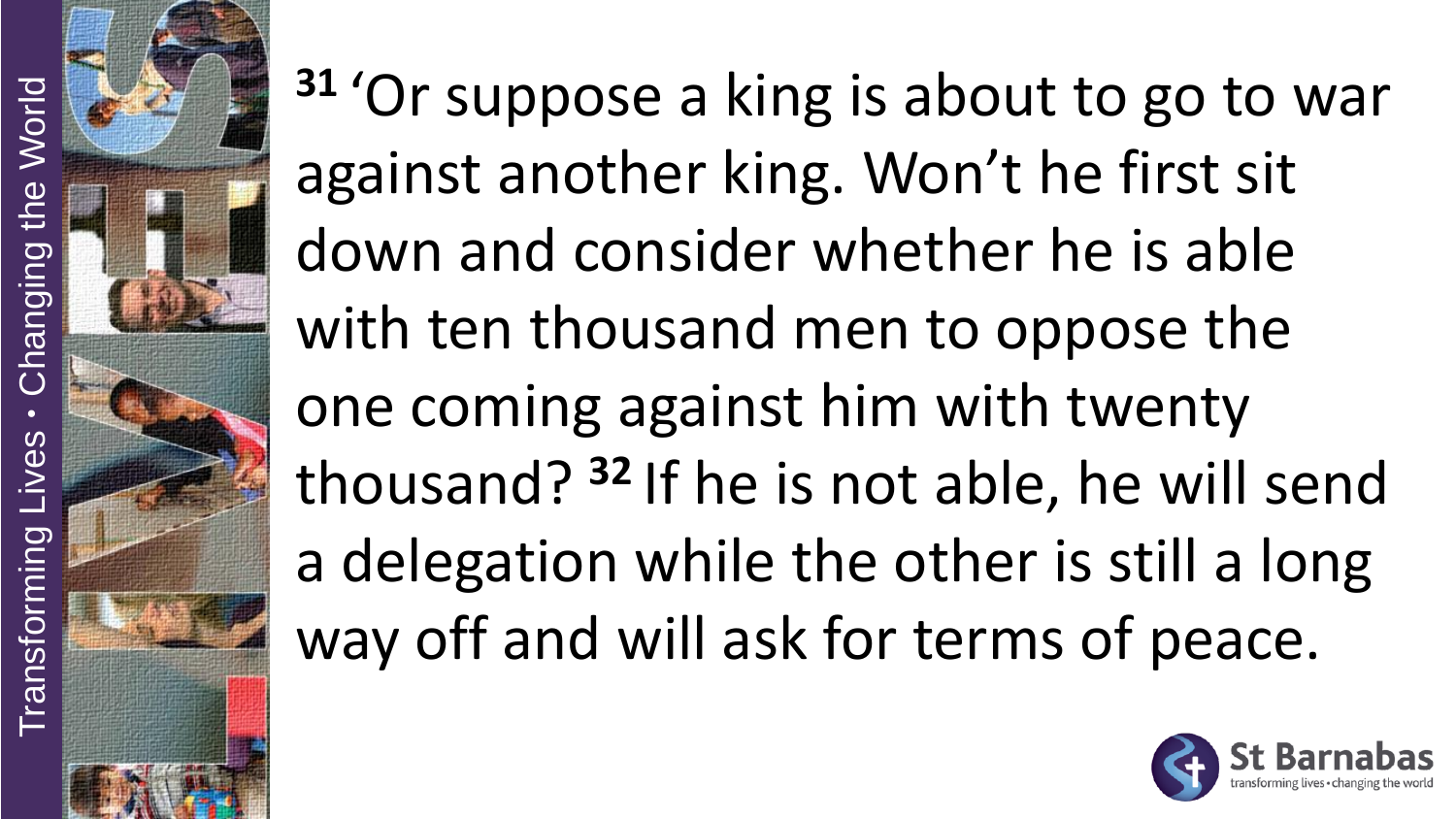**<sup>33</sup>** In the same way, those of you who do not give up everything you have cannot be my disciples. **<sup>34</sup>** 'Salt is good, but if it loses its saltiness, how can it be made salty again? **<sup>35</sup>** It is fit neither for the soil nor for the manure heap; it is thrown out. 'Whoever has ears to hear, let them hear.'

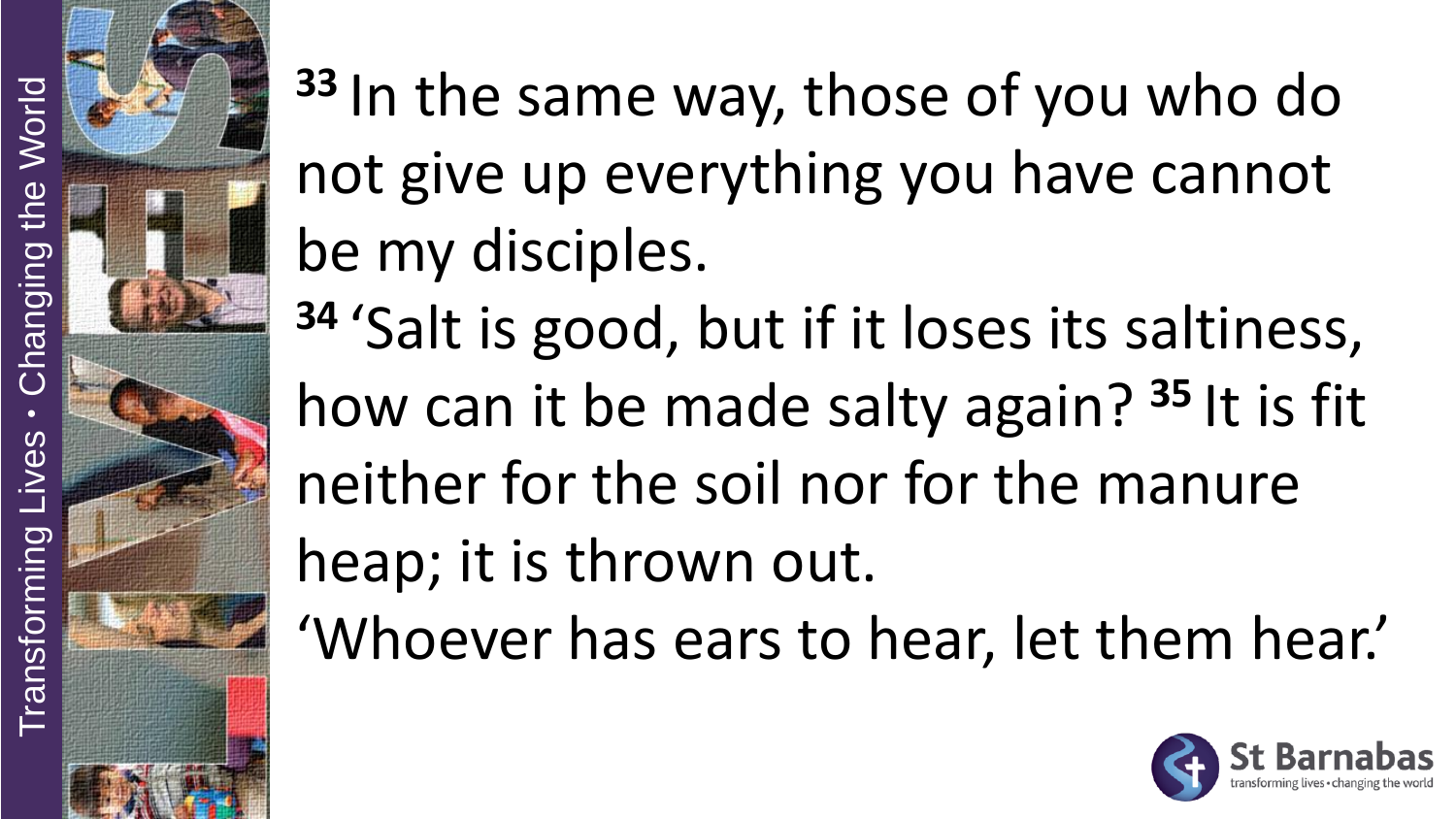

• Hating your family





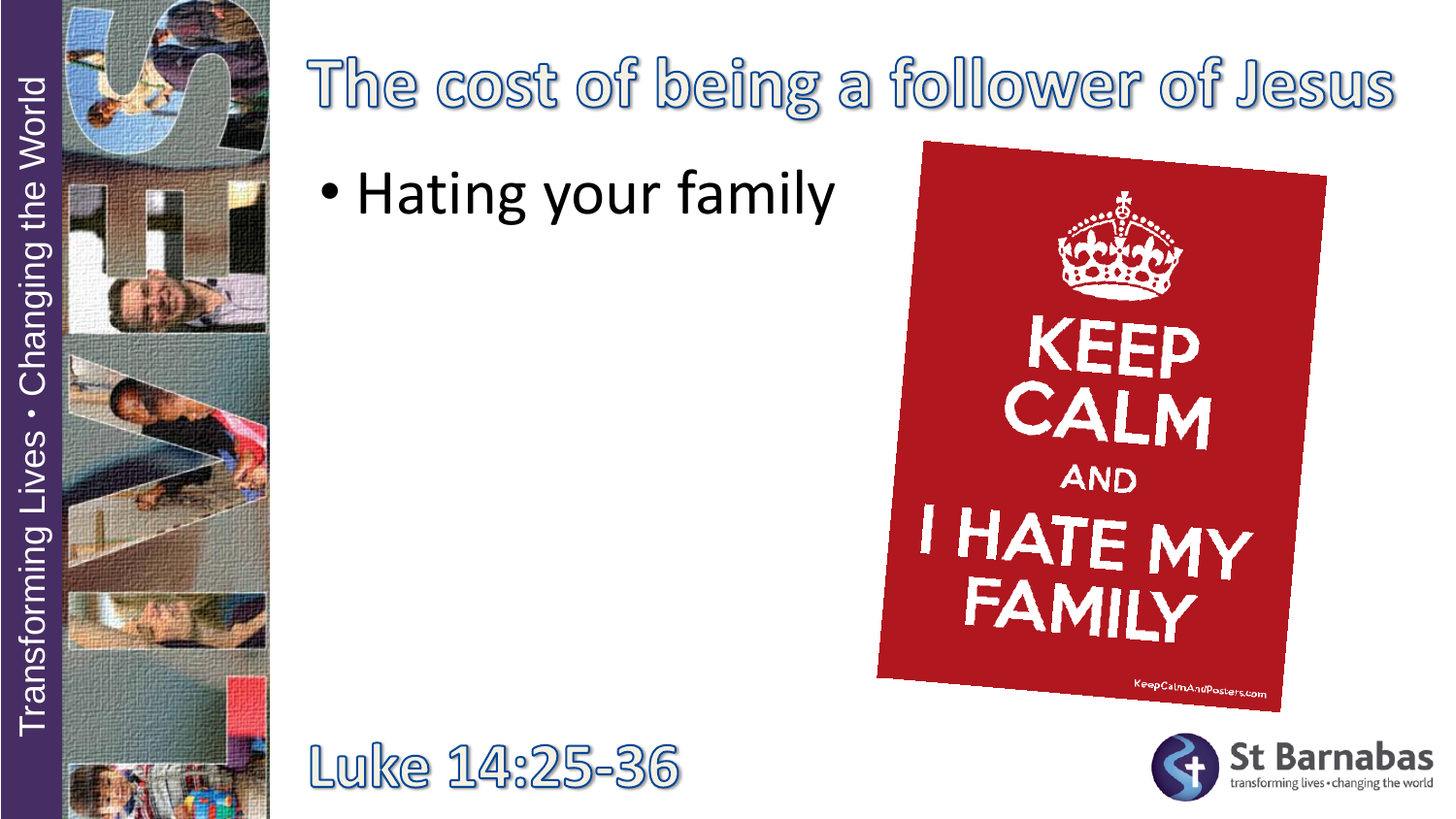

- Hating your family
- Carrying your cross





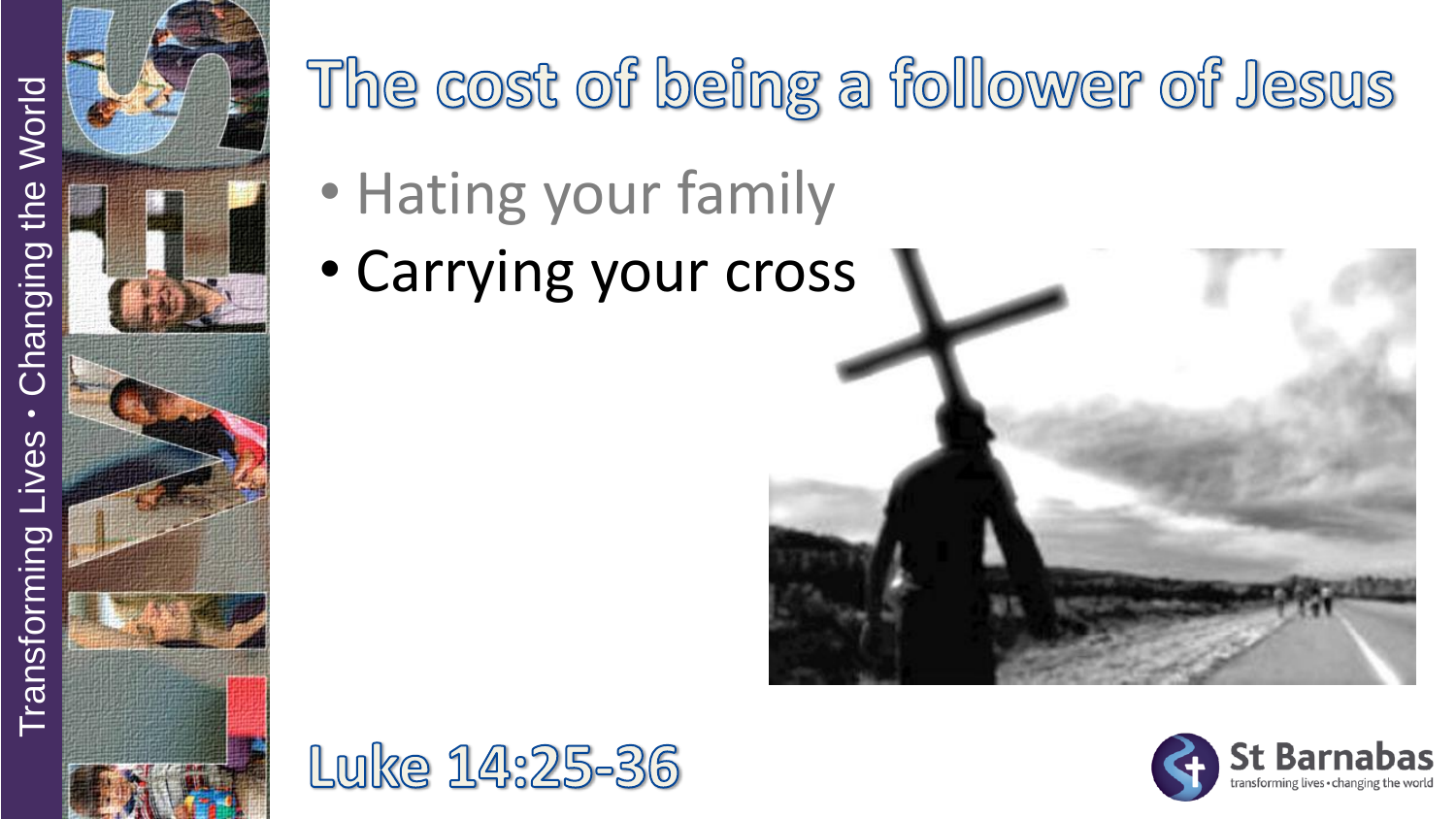

- Hating your family
- Carrying your cross
- Building a tower





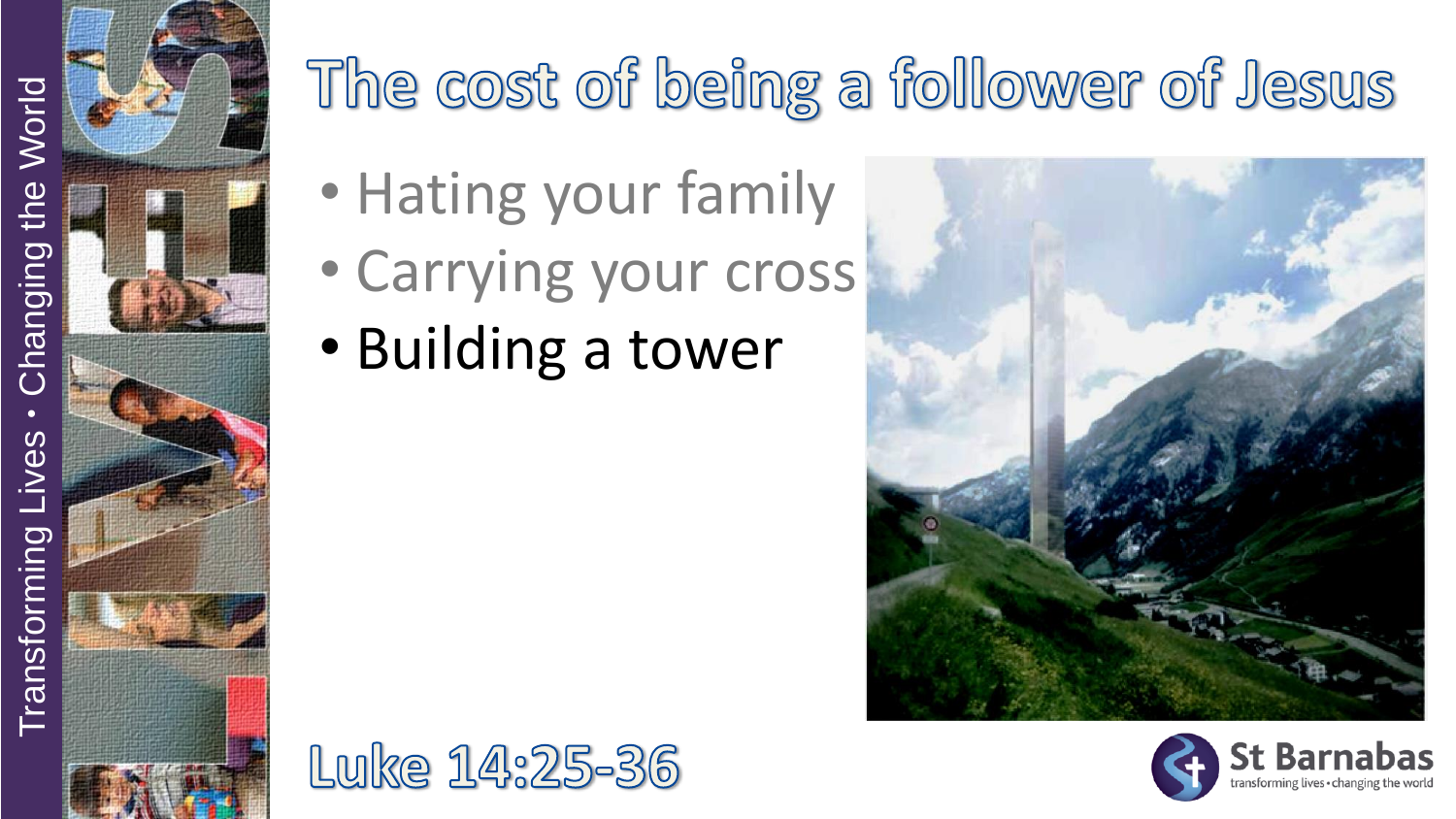

- Hating your family
- Carrying your cross
- Building a tower
- Going to war

Luke 14:25-36